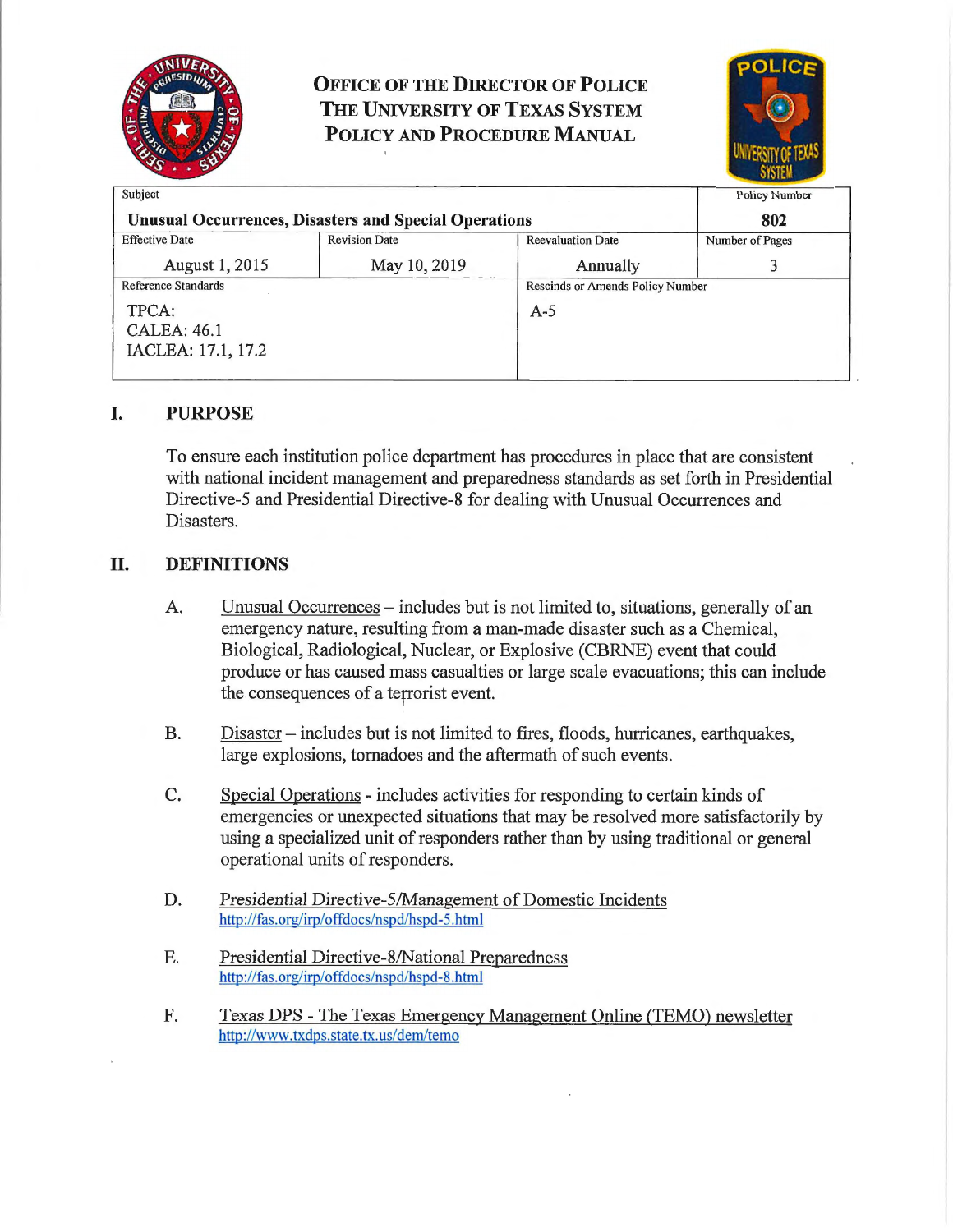#### **III. Unusual Occurrences/Disasters**

- A. Institution police departments shall have a written directive that identifies a position within the agency responsible for planning responses to unusual occurrences and disasters; this position or assignment may be an additional duty.
- B. Institution police departments must have a formal plan for responding to unusual occunences and disasters. Plans should include consideration for additional resources from other UT System Police Departments, the Office of the Director of Police (ODOP), and other regional, state, and federal response partners. Basic planning elements should include, but are not limited to:
	- 1. Depiction of the impacted geographic area—situational maps or via technology;
	- 2. Command and Control Establishing a field/incident command post capable of the rapid development of clear objectives that can quickly be communicated to all responding personnel;
	- 3. Interoperable Communications Establishing and maintaining communications; includes the establishing of an Emergency Operations Center (EOC);
	- 4. Mutual Aid Partnering with local law enforcement and emergency management agencies;
	- 5. Incident Management the ability to and commitment to operate within the National Incident Management System (NIMS);
	- 6. Training and Exercises sponsorship of, coordination of, or participation in one emergency response drill a year that demonstrates the readiness to respond to and partner with local, regional, and state law enforcement and emergency management agencies in preparation for an unusual occurrence or disaster.
		- a. Following any drill or exercise an after action report should be completed identifying successes and shortfalls of any planning document that was relied upon, and the preparation and response in general.
	- 7. Medical Support preparation for local paramedic, emergency medical services, and medical examiner support; obtaining and verifying casualty information; coordination and working with regional hospitals and the appropriate medical examiner's office on issues of mutual responsibility including dissemination of casualty information.
	- 8. Resource Requests Within and External to the UT System Police (UTSP) ODOP shall be consulted to coordinate resource support from within the UTSP; ODOP shall be notified of requests made by institution police departments for mutual aid from agencies external to the UTSP; should the need for external assistance/mutual aid exceed the capacity of adjacent or neighboring jurisdictions, then the Texas Department of Public Safety/ Emergency Management District Coordinator should be contacted for assistance.

http://www.txdps.state.tx.us/dem/temo/archives/2011/vol58No I 0/articles/article2.htm http://www.txdps.state.tx.us/dem/temo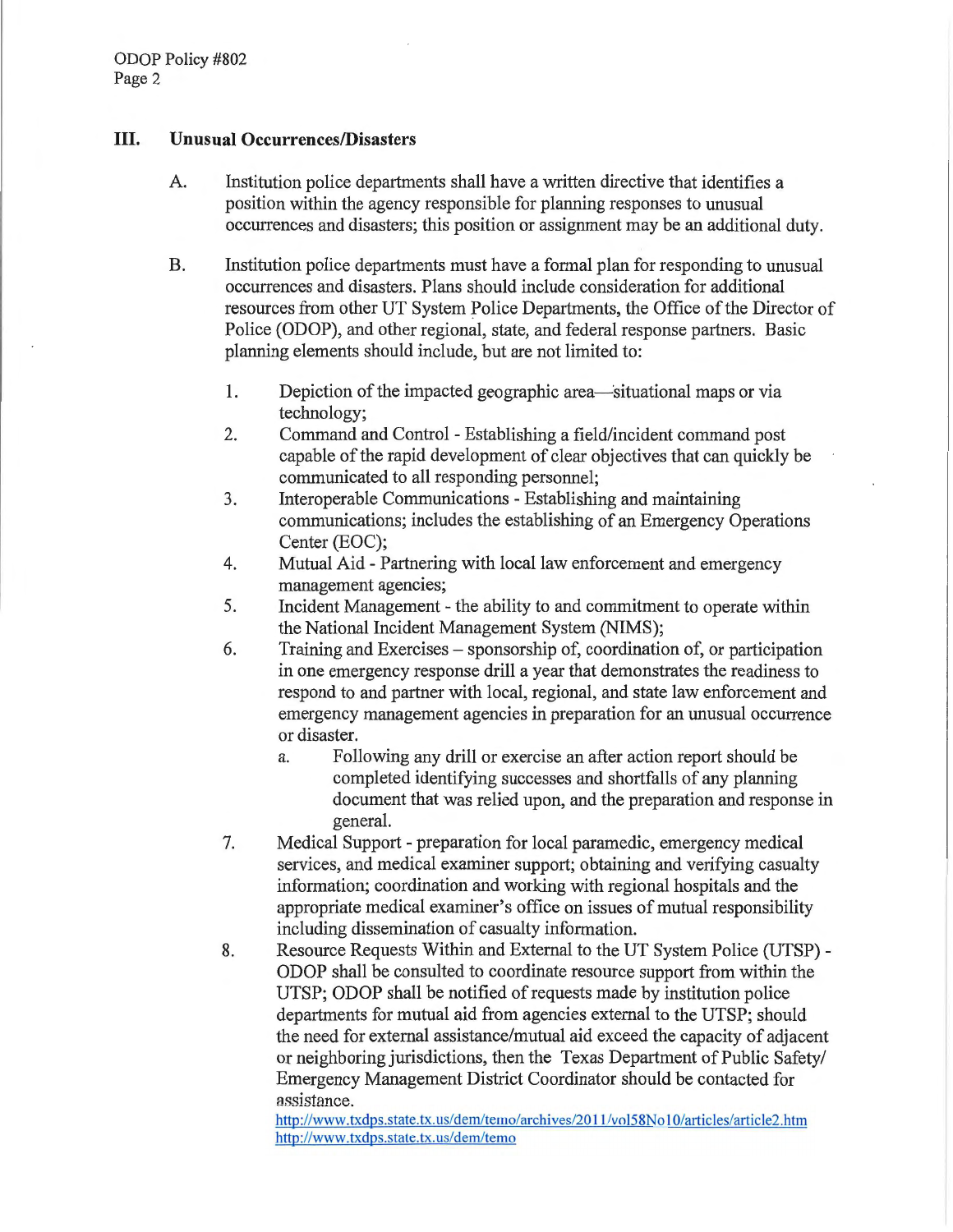- 9. Facility security- command post, EOC, staging areas, casualty collection points;
- 10. Traffic control- civilian and emergency vehicles;
- 11. Logistics equipment and resource requirements;
- 12. Mustering forces alerting, mobilization and demobilization procedures;
- 13. Designated Public Information Officer (PIO) responds to media requests by coordinating with Unified Command as necessary and ensures timely, accurate and complete information releases.
- 14. Special mission tasks rescue, search, re-entry and recovery duties at the site of the incident;
- 15. Transportation support ingress and egress at the site of the incident;
- 16. Review and lessons learned after action report.
- C. Thorough planning is a fundamental requirement in responding to natural and man-made disasters. Of particular importance is the span of control and unity of command for staff managing the crisis: the Incident Command System (ICS) model shall be employed to ensure successful operations.
- D. To ensure the readiness of equipment and resources to be used in support of unusual occurrence or disasters, the plan should reflect the appropriate logistical requirements. Plans should provide for the location, inventory, maintenance, and inspection of equipment. Equipment designated for use in unusual occurrence situation or disasters should be inspected regularly for operational readiness.

Michael J. Heidingsfield

Director of Police